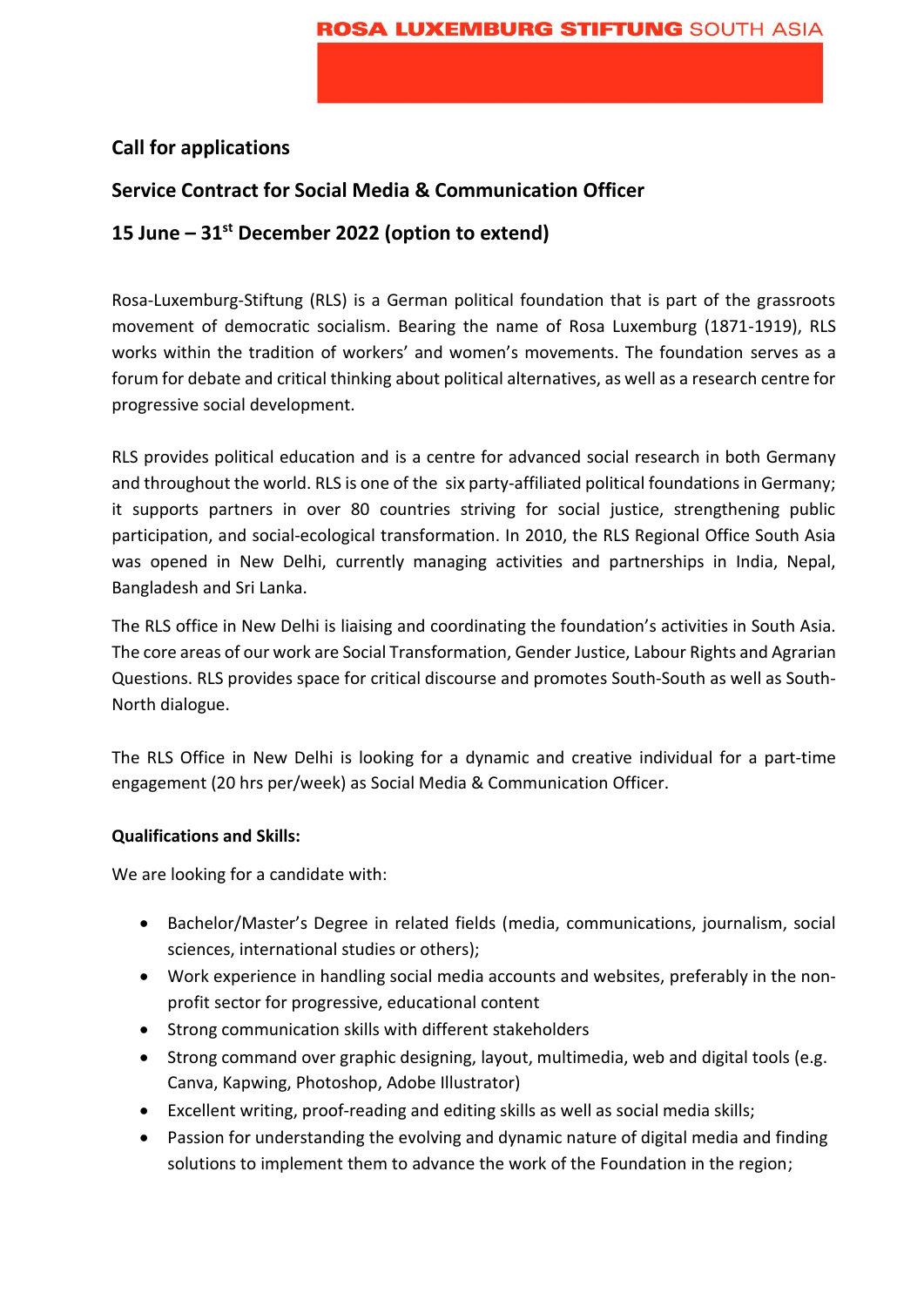### **ROSA LUXEMBURG STIFTUNG SOUTH ASIA**

- Ability to develop and analyze content with an inclusive lens
- Strong interest in progressive politics and social movements in South Asia and beyond;
- Excellent command over English language both written and spoken; any other languages (preferably German) will be an asset;
- Analytical bent of mind with an affinity to leverage data analytics to evaluate the outcomes;
- Ability to work autonomously and self-sufficiently;
- Flexibility and openness to working with and in an intercultural team;
- RLS is an equal opportunity employer promoting diversity, multiculturalism and inclusion. All applications regardless of religion, color, caste, sex, disability, age, gender, gender identity or expression, sexual orientation will be considered.

### **Responsibilities:**

- Independent planning, creating and publishing of (multi-media) content for social media platforms of RLS South Asia (Instagram, Twitter, Facebook) based on the projects and topics of RLS in the region in coordination with project managers and resident representative of RLS South Asia office
- Implementation and further development of RLS South Asia Communication Strategy, including analysis of target audience and performance evaluation, exploring forms to improve the outreach of RLS
- Community management on social media platforms, including connecting with RLS' partner organisations, international RLS offices and like-minded organisations in the region, sharing content on ongoing debates in the areas of RLS' work
- Maintaining and updating website, including writing of short texts, editing pictures, creating short videos etc.

#### **What we offer:**

- Challenging and diverse work environment in an international, multicultural organization;
- Work on projects with high relevance for economic, political and social debates;
- Open door policy to introduce and implement own project ideas;
- Honorarium will be commensurate to the nonprofit sector
- Exchange and training with other social media & communication managers from international RLS offices

## **Application Requirements:**